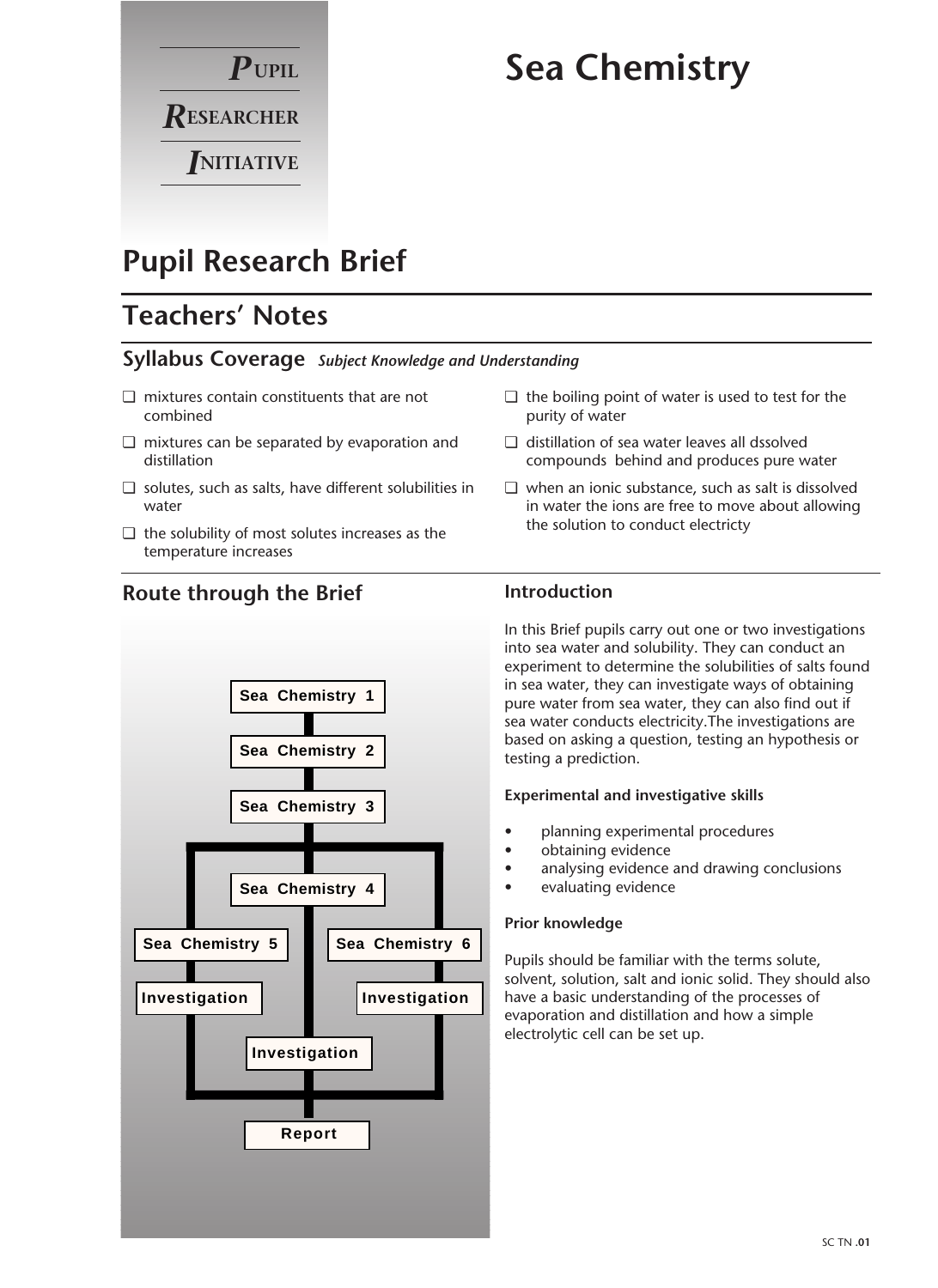# **Teachers' Notes continued**

## **Running the Brief**

#### **Pupil grouping**

Pupils could work in a number of groupings during this Brief. Suggestions are :

| Initial briefing                             | whole class; teacher<br>introduces topic and<br>sets the context for<br>the activities                                                                          |
|----------------------------------------------|-----------------------------------------------------------------------------------------------------------------------------------------------------------------|
| Background papers -<br>Sea Chemistry 1 and 2 | individual or pairs                                                                                                                                             |
| Carrying out investigation                   | pairs, threes or fours<br>(depends on<br>equipment<br>availability). Possibly<br>a group of 6 pupils<br>working as three<br>pairs for Sea<br><b>Chemistry 4</b> |
| Analysis of results                          | pairs, threes or<br>fours, or individually<br>if the work is to be<br>assessed                                                                                  |
| Communication                                | compilation of<br>written reports<br>(individual or small<br>groups). Small group<br>presentation to<br>whole class<br>(optional)                               |

#### **Timing**

The Brief should take about 1.5 hours for reading background information and doing one investigation. You may however decide that pupils should tackle more than one investigation. Extra time will most probably be needed to write up individual investigation reports if these are to be used for examination assessment purposes. Optional follow-up or extension work may add 1 - 2 hours to the teaching time.

#### **Activities**

This Brief does not require the pupils to get into role. The teacher should issue the pupils with the **Study Guide** which provides a summary of what they should produce as they work through the Brief. It can also act as a checklist for pupils to monitor their own progress. The teacher should then issue the first two

background information papers, **Sea Chemistry 1**  and **2.** The first two papers are intended mainly as stimulus material to lead into the investigative work on sea water. You will see that sea water offers a good and relevant context for learning some basic chemistry which hopefully will help to motivate pupils.

If time is available pupils could tackle all three investigations which are based on: asking a question **(Sea Chemistry 4**); testing an hypothesis **(Sea Chemistry 5)** or testing a prediction **(Sea Chemistry 6)**. We suggest that different groups tackle a different investigation and present their findings to the whole class.

#### **Investigation details**

After reading through the background papers, **Sea Chemistry 1** and **2**, pupils can be given their respective investigation sheet, **Sea Chemistry 4, 5** or **6**. They should also be given a copy of the **Investigation Flowchart** (see appendix to General Teachers' Notes) and **Sea Chemistry 3** to help them with their planning.

**Sea Chemistry 4**: a group of pupils could investigate the solubilities of each of the three salts NaCl, MgCl and  $CaSO<sub>4</sub>$ . However, it might be a good idea if a group of 6 pupils was divided into 3 pairs and each pair determined the solubility of a different salt and then pooled their results.

Another useful question for them to think about is: "will the solubility of these salts affect the order in which they will form crystals when sea water is evaporated on a large scale?" They could imagine that they were engineers at a plant which evaporates large quantities of sea water to obtain sodium chloride. How would they design a process which used a system of 'evaporating pools' in order to obtain sodium chloride which was not contaminated by the calcium and magnesium salts also present in sea water?

**Sea Chemistry 5**: small groups of 2 or 3 pupils could plan and carry out this investigation into obtaining pure water from sea water. They could design a very simple distillation apparatus which could be made more efficient using a Liebig condenser. If they have already used this apparatus then it will be a good revision exercise particularly, for example, if they are left to work out where the inflow of cold water should enter the condenser for most effective condensation.

They will need to check that 'pure water' is being produced and will probably suggest doing a boiling point determination. This will relate to them being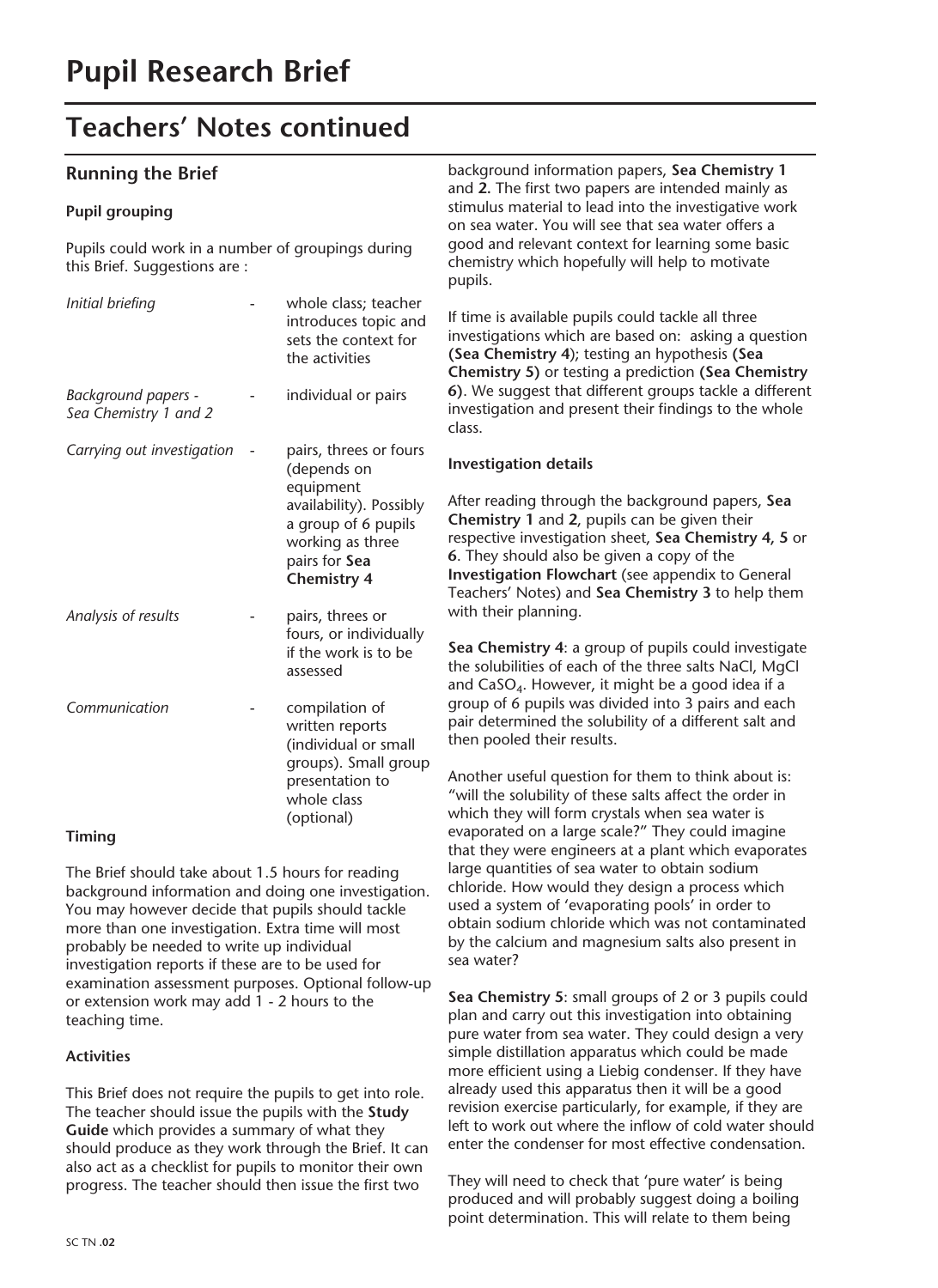# **Teachers' Notes continued**

asked to hypothesise about the affect of solutions containing dissolved solids needing more or less heat energy to boil them than distilled water.

**Sea Chemistry 6**: again small groups of 2 or 3 pupils could plan and carry out this investigation to determine if sea water conducts electricity. Readily available apparatus is needed for this investigation. (See **Technical details** section).

Pupils are also invited to predict how the electrical conductivity of sea water might be affected by temperature or the amount of dissolved salts it contains. Should you decide that they can investigate this, some suggestions and apparatus are given in the **Technical details** section. However, it may be more desirable to carry out these experiments as teacher demonstrations, since some of the apparatus required may not be available for a class practical.

#### **Technical details**

#### *Sea water composition*

| Calcium carbonate  | 0.11q  |
|--------------------|--------|
| Calcium sulphate   | 1.36q  |
| Iron (III) oxide   | 0.003q |
| Magnesium chloride | 3.22g  |
| Magnesium sulphate | 2.42q  |
| Potassium chloride | 0.50q  |
| Sodium bromide     | 0.56q  |
| Sodium chloride    | 29.42q |

Made up to 1 litre with de-ionised water.

*You may simply wish to use a 35g/l sodium chloride solution as the sea water sample.*

*Sea Chemistry 6.*

1. Investigating if sea water conducts electricity.

Equipment: sea water sample; small beaker; carbon rod electrodes; power supply (1 or 2, 1.5V batteries or power pack); bulbs or a UNILAB meter with a 10/100mA a.c. shunt, leads and crocodile clips.

2. Investigating if conductivity increases with increasing electrolyte concentration.

Equipment and procedure: using a basic a.c. power supply (e.g.Philip Harris - 'AUTO TRIP' (2-12V)), milliammeter and graphite rod electrodes, it is possible to demonstrate that an increase in concentration of electrolyte solution causes an increase in conductivity.

- in a strip of card or wood. A voltage of 4V supplied by an a.c. power supply gives reliable results. Use 50cm3 of sea water sample in beaker and add NaCl in ~ 10g amounts, using a magnetic stirrer throughout the experiment to ensure that solid is dissolved before taking readings.

Only switch on the power supply when ready to take measurements and allow 10 seconds for the milliammeter reading to stabilise before taking a reading, since electric current from the power supply can heat the solution, affecting accuracy of results.

Results show a steady increase in current as concentration of electrolyte increases e.g 35g/l (1.10 mA) to 215g/l (3.66 mA) using a voltage of 4V supplied by a.c. power supply unit.

3. Investigating if conductivity increases with increasing temperature.

Equipment and procedure: using a 1.5V battery, milliammeter (e.g. UNILAB - 'Basic Student Meter' fitted with a 0-10 mA d.c. shunt) and graphite rod electrodes, it is possible to demonstrate that when a sea water sample is heated an increase in conductivity takes place.

Note: set electrodes 2cm apart - in a strip of card or wood. Use 50cm3 sample of sea water in beaker and a magnetic stirrer - hotplate. Allow a few minutes for the temperature of the solution to stabilise before taking the reading on the thermometer at room temperature. Heat solution slowly, disconnect battery between readings, and allow 1 minute for the milliammeter reading to stabilise before taking each reading. Take readings at approx. 10°C intervals.

Results show a steady increase in current as temperature of solution increases e.g.22°C (1.98 mA) to 80°C (4.98 mA) using 1.5V battery power supply.

### **Safety issues**

PLEASE NOTE: It is also important that you prepare your own risk assessments for the practical work in this Brief in the usual way.

*Sodium chloride, magnesium chloride, calcium sulphate*: all minimum hazard, unless ingested in quantity. Seek medical advice.

Note: set electrodes very close together (2mm apart)